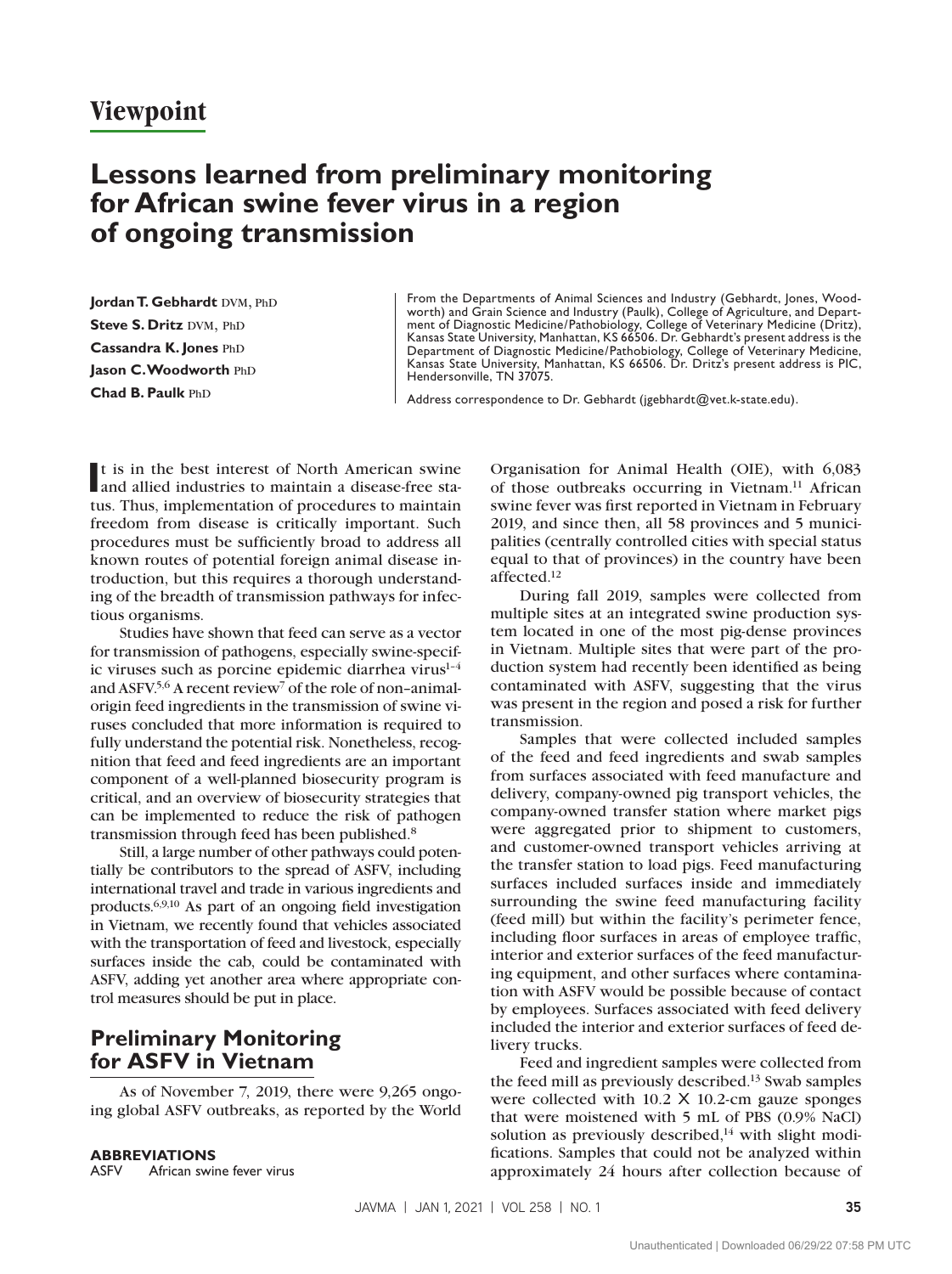laboratory limitations were frozen at –80°C until analyzed. All samples were analyzed with a commercially available, quantitative, real-time PCR assay.<sup>a</sup>

#### **PCR Assay Results**

Fifty-two samples of the feed and feed ingredients were collected. For all 52 samples, results of the PCR assay for ASFV DNA were negative.

A total of 202 environmental swab samples were collected from feed manufacturing surfaces, with only 1 (0.5%) sample positive for ASFV DNA. This sample had been collected from a floor surface where feed delivery truck drivers wearing footwear previously exposed to surfaces outside the feed mill had been present. In addition, 633 swab samples were collected from surfaces associated with feed delivery. Of these, 7 (1.1%) had detectable ASFV DNA, representing 5 samples collected from within the cab of feed delivery trucks and 2 samples collected from the exterior surfaces of feed delivery trucks.

Because of the low rate of positive PCR assay results for samples of feed and feed ingredients and for swab samples from surfaces associated with feed manufacture and delivery, additional sample collection was focused on identifying areas of contamination in the distribution system. For example, 112 swab samples were collected from company-owned pig transport vehicles. Specifically, 40 samples were collected from interior cab surfaces, of which 4 (10%) were positive, and 72 were collected from exterior truck surfaces, including pig contact surfaces and wheels, of which none were positive. All of these samples were collected after cleaning and disinfecting procedures had been performed.

Samples were also collected at the companyowned transfer station and from customer-owned pig transport vehicles arriving at the transfer station to help understand the risk of contamination with ASFV at this location and determine what additional biosecurity measures would need to be implemented. Fifty-one swab samples were collected from surfaces within the facility itself, but none of these were positive for ASFV DNA. On the other hand, 22 swab samples were collected from 11 customer-owned pig transport vehicles (1 swab sample from the exterior surface and 1 swab sample from the cab interior of each vehicle), of which 3 (13.6%) were positive. Interestingly, all 3 positive samples were from vehicle cab interior surfaces, suggesting that these surfaces were particularly difficult to clean and disinfect.

### **Discussion**

It is important to recognize limitations associated with these preliminary findings. One limitation was the type of samples that were collected and analyzed. The infectivity characteristics of feed have been experimentally documented,5,15 but a positive PCR assay result for a feed sample does not explicitly dem-

onstrate evidence of infectivity. For environmental swab samples, the association between positive PCR assay results and infectivity potential is backed by even less scientific evidence.16 Additionally, extraction of genetic material from feed and environmental swab samples is quite difficult, and the efficacy of viral DNA extraction from these samples and subsequent amplification and detection is unknown. Additionally, the PCR assay that was used consisted of a commercially available kit specific for ASFV, but the laboratory procedures have not been validated. Nonetheless, we believe that the practicality, availability, and relatively low cost of this PCR assay make it useful in understanding areas where biosecurity can be improved and that, regardless of the limitations associated with them, feed and environmental swab samples can be useful tools to evaluate the effectiveness of biosecurity practices.

Additional limitations of our findings were the fact that swab samples were collected from surfaces both before and after chemical disinfection and the fact that disinfection procedures changed over the course of the project as areas of improvement were identified and implemented. Thus, it is not possible to accurately infer the prevalence of contamination on these surfaces independent of disinfection. To date, the focus of sample collection and analysis has been on surface contamination because early results indicated that these surfaces were at the greatest risk of contamination. The production system directed sampling efforts toward these surfaces to understand this risk and implement interventions.

Another important consideration is that the feed mill from which samples were collected produced feed for both the internal swine production business and external customers. All feed manufactured for internal use contained a commercial formaldehydebased product<sup>b</sup> applied at the labeled dose. Additionally, much of the feed was pelleted and, therefore, thermally processed. To date, no reports are available regarding the efficacy of chemical or thermal treatment of feed for destroying ASFV. It is important, however, to not overinterpret the lack of ASFV contamination in the feed mill as evidence of the effectiveness of physical biosecurity practices alone. In this production system, we did not identify any contamination in the feed mill but did find that feed delivery surfaces were more likely to be contaminated. Extrapolation of these findings to other situations may not be appropriate, and more research in multiple facility types is necessary to fully understand the prevalence and distribution of pathogens such as ASFV within feed manufacturing facilities and transportation vehicles. Nonetheless, our findings illustrate that it is critically important for the global swine industry to continue to improve biosecurity measures to reduce the likelihood of ASVF transmission.

Finally, our findings do not provide any information regarding the relative likelihood of various potential routes of ASFV transmission in North America.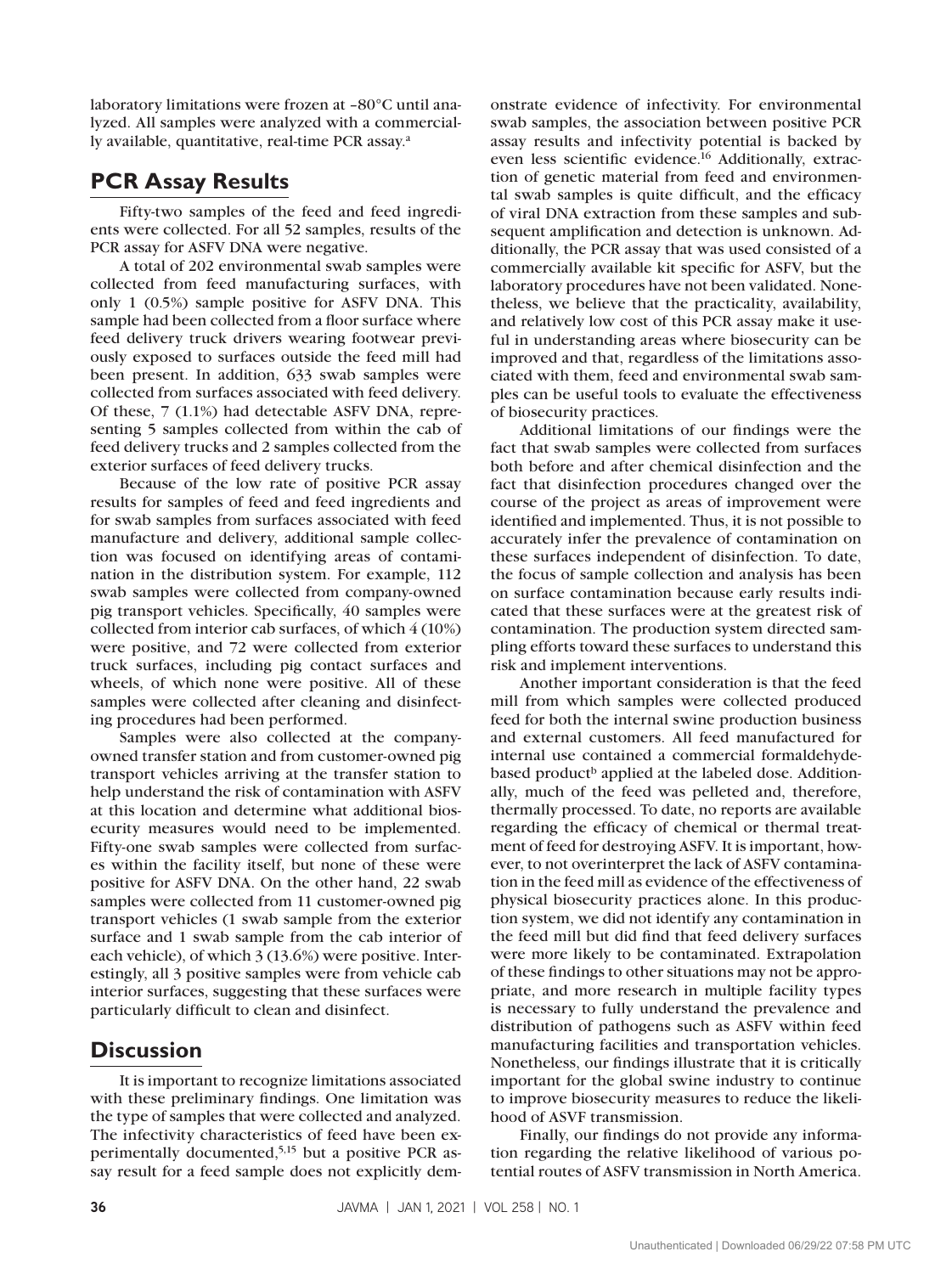However, in this facility, vehicles associated with the transportation of feed and livestock, especially surfaces inside the cab, were the most likely to be contaminated with ASFV, suggesting that appropriate control measures addressing these areas should be put in place.

#### **Applications for Feed Biosecurity**

Veterinarians play a vital role in maintaining animal health and well-being through implementation of feed biosecurity practices. Feed biosecurity is largely focused on 2 areas: preventing pathogen introduction and reducing the likelihood of clinical disease. Prevention can be applied at a number of levels: preventing entry into previously naïve geographic regions, such as North America with regard to ASFV; preventing entry into a feed manufacturing facility; and preventing introduction to susceptible animal populations within a production system. With regard to preventing foreign animal disease entry into North America, a multistage approach is necessary. With regard to feed mills, it has been shown that once a facility is determined to be contaminated with a pathogen, such as porcine epidemic diarrhea virus, the organism is likely to be widespread within the facility,17 carryover infectious material can often be transferred to subsequently manufactured feed,<sup>18</sup> and the facility can only be effectively decontaminated through extreme cleaning and disinfection procedures.19 Because of this, preventing biological hazards from entering feed mills is a critical step in feed biosecurity. The second approach to feed biosecurity is intervention. If prevention efforts fail, intervention strategies can be useful in reducing the likelihood that organisms will survive in sufficient quantity to cause disease. Evidence from our preliminary monitoring indicated that the most likely surfaces to be contaminated within the feed manufacturing system were feed delivery vehicles, suggesting that biosecurity practices must incorporate adequate prevention and intervention measures for vehicle sanitation.

In summary, foreign animal diseases such as ASFV can be spread through multiple routes. Characterization of these pathways and comprehensive approaches to control them are needed to reduce the risk of pathogen introduction and transmission. Feed has been shown to be a potential vector for ASFV transmission and presents a risk for pathogen spread both locally and across geographic boundaries. Controlling the movement of vehicles and humans is an opportunity for enhancement of biosecurity practices as a whole, including feed-related biosecurity.

On-farm biosecurity practices have been adopted by livestock production entities with great success. We recommend that similar practices be incorporated into feed manufacture and delivery systems to the greatest extent possible. Furthermore, we believe that implementing feed biosecurity principles of prevention and intervention is critical to minimize the

likelihood of pathogen transmission through feed and feed ingredients and through the transportation of these products. Lessons learned in regions with pathogen circulation can be applied globally. Animal health is an extremely complex topic influenced by a large number of factors, with feed biosecurity being historically underemphasized.

## **Acknowledgments**

No third-party funding or support was received in connection with reported data or with the writing or publication of the manuscript. The authors declare that there were no conflicts of interest.

#### **Footnotes**

- VDx ASFV, Median Diagnostics Inc, Chuncheon, Gangwondo, South Korea.
- b. SalCurb, Kemin Industries, Des Moines, Iowa.

#### **References**

- 1. Aubry P, Thompson J, Pasma T, et al. Weight of the evidence linking feed to an outbreak of porcine epidemic diarrhea in Canadian swine herds. *J Swine Health Prod* 2017;25: 69–72.
- 2. Pasick J, Berhane Y, Ojkic D, et al. Investigation into the role of potentially contaminated feed as a source of the firstdetected outbreaks of porcine epidemic diarrhea in Canada. *Transbound Emerg Dis* 2014;61:397–410.
- 3. Bowman AS, Krogwold RA, Price T, et al. Investigating the introduction of porcine epidemic diarrhea virus into an Ohio swine operation. *BMC Vet Res* 2015;11:38.
- Dee S, Clement T, Schelkopf A, et al. An evaluation of contaminated complete feed as a vehicle for porcine epidemic diarrhea virus infection of naïve pigs following consumption via natural feeding behavior: proof of concept. *BMC Vet Res* 2014;10:176.
- 5. Niederwerder MC, Stoian AMM, Rowland RRR, et al. Infectious dose of African swine fever virus when consumed naturally in liquid or feed. *Emerg Infect Dis* 2019;25:891–897.
- 6. Patterson G, Niederwerder MC, Dee SA. Risks to animal health associated with imported feed ingredients. *J Am Vet Med Assoc* 2019;254:790–791.
- 7. Gordon RK, Kotowski IK, Coulson KF, et al. The role of nonanimal origin feed ingredients in transmission of viral pathogens of swine: a review of scientific literature. *Front Vet Sci* 2019;6:273.
- 8. Stewart SC, Dritz SS, Woodworth JC, et al. A review of strategies to impact swine feed biosecurity. *Anim Health Res Rev* 2020;7:1–8.
- 9. Beltran-Alcrudo D, Falco JR, Raizman E, et al. Transboundary spread of pig diseases: the role of international trade and travel. *BMC Vet Res* 2019;15:64.
- 10. Jurado C, Paternoster G, Martinez-Lopez B, et al. Could African swine fever and classical swine fever viruses enter into the United States via swine products carried in air passengers' luggage? *Transbound Emerg Dis* 2019;66:166–180.
- 11. World Organisation for Animal Health (OIE). African swine fever (ASF) situation report No. 30: October 25–November 07, 2019. Available at: www.oie.int/en/animal-health-in-the-world/ information-on-aquatic-and-terrestrial-animal-diseases/ african-swine-fever/reports-on-asf/. Accessed Nov 12, 2019.
- 12. Food and Agriculture Organization of the United Nations. ASF situation in Asia update: 07 November 2019. Available at: www.fao.org/ag/againfo/programmes/en/empres/ASF/ situation\_update.html. Accessed Nov 12, 2019.
- 13. Kansas State University. Sampling ingredients/feed and surfaces for biological hazards. Available at: www.asi.k-state.